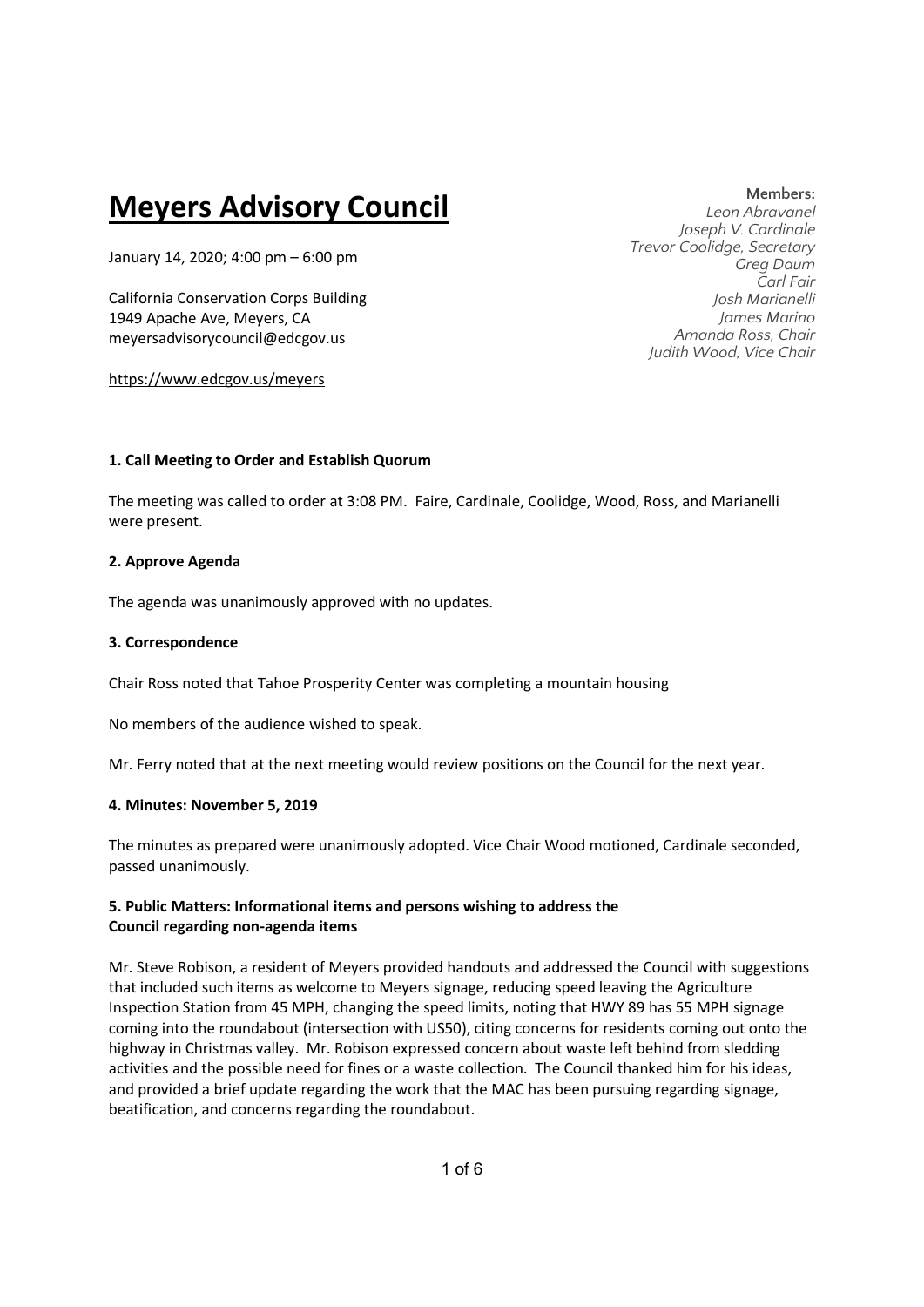# **6. Agenda Items: 6A. Lake Valley Fire Department Funding Update & Discussion**

Measure B Presentation from Lake Valley Fire Protection District (LVFPD) by Mr. Dusty LaChappelle.

Measure B is a special tax measure requiring 66.6% to pass and would be restricted funds. Mr. LaChappelle is currently an Engineer and Paramedic with LVFPD who is also active with the Lake Valley Fire Foundation. He provided a PowerPoint presentation that covered the history of the District that started in 1947, along with the range of services and number of calls that LVFPD responds to. Services range from backcountry rescues to medical calls and carbon monoxide inspections. Mr. LaChappelle noted a steady increase in calls to the current average of 1400 responses per year.

The last measure was Tax Measure M from 1986 (not to be confused with the current Measure M that is also on the March ballot for EDC snow removal) that will remain in place that incurs a fee for vacant parcels of \$10, residential parcels \$20, and \$40 for commercial properties on an annual basis,, providing \$150,000 annually. Additional revenue includes ad valorum (17% of 1% new construction fees), VHR inspections, an insurance cost recovery program for non-resident incidents, and AB 1600 residential development fees to provide for a total budget of roughly \$6 million.

He reviewed the equipment needs of the Department, with NFPA calling for a 20 year replacement plan, with many older vehicles going out of compliance. The most recent purchase occurred in 2011 for a \$500,000 fire engine that would cost \$700,000 today. LVFPD has experienced an average cost increase of 7% per year on maintenance and operation costs. Self contained breathing apparatus (SCBA) air packs have a 15 year life and the current packs will be retired this year; grant efforts have been unsuccessful. Proposed Measure B will have an additional annual parcel fees for all parcels of \$52 (vacant, residential, and commercial).

Following Mr. LaChappelle, LVFPD Chief Alameda noted that insurance rates may increase if LVFPD is found to be substandard or decreases service. The LVFPD service area covers 5800 voters with 22 fire fighters. Vice Chair Wood noted Measure P for the City in 2016 that passed, and that local outreach was a major part of the measure passing. Wood recommended TV, mailings, and media. She asked if Measure B would be in addition to Measure M; LaChappelle confirmed that it would, meaning the new fee would be in addition to the existing parcel fees. Wood also asked about the purchase versus the lease of equipment and that a cost breakdown of proposed expenditures would help support the funding need. Alameda indicated that they had developed a business plan for each apparatus that drove the need for an increase in funding of \$450,000 annually.

MAC member Cardinale asked if the measure would be competing with EDC for snow removal equipment; Alameda indicated that it wasn't competing, but would be on the same ballot. Alameda noted that Meyers has rural levels of funding but experiences urban issues. LaChappelle stated that LVFPD had completed a survey in May 2019 to determine what the community and voters would support. A member of the audience asked if there would be an adjustment or escalator for inflation; LVFPD indicated that there would not be based on the results of the community poll that did not favorably view an inflation factor or escalator over time. LVFPD stressed that the measure requires a 66.6% vote to pass and would not go to salaries and would be a restricted fund for capital expenditures such as equipment and facilities. LaChappelle and Alameda directed the audience to visit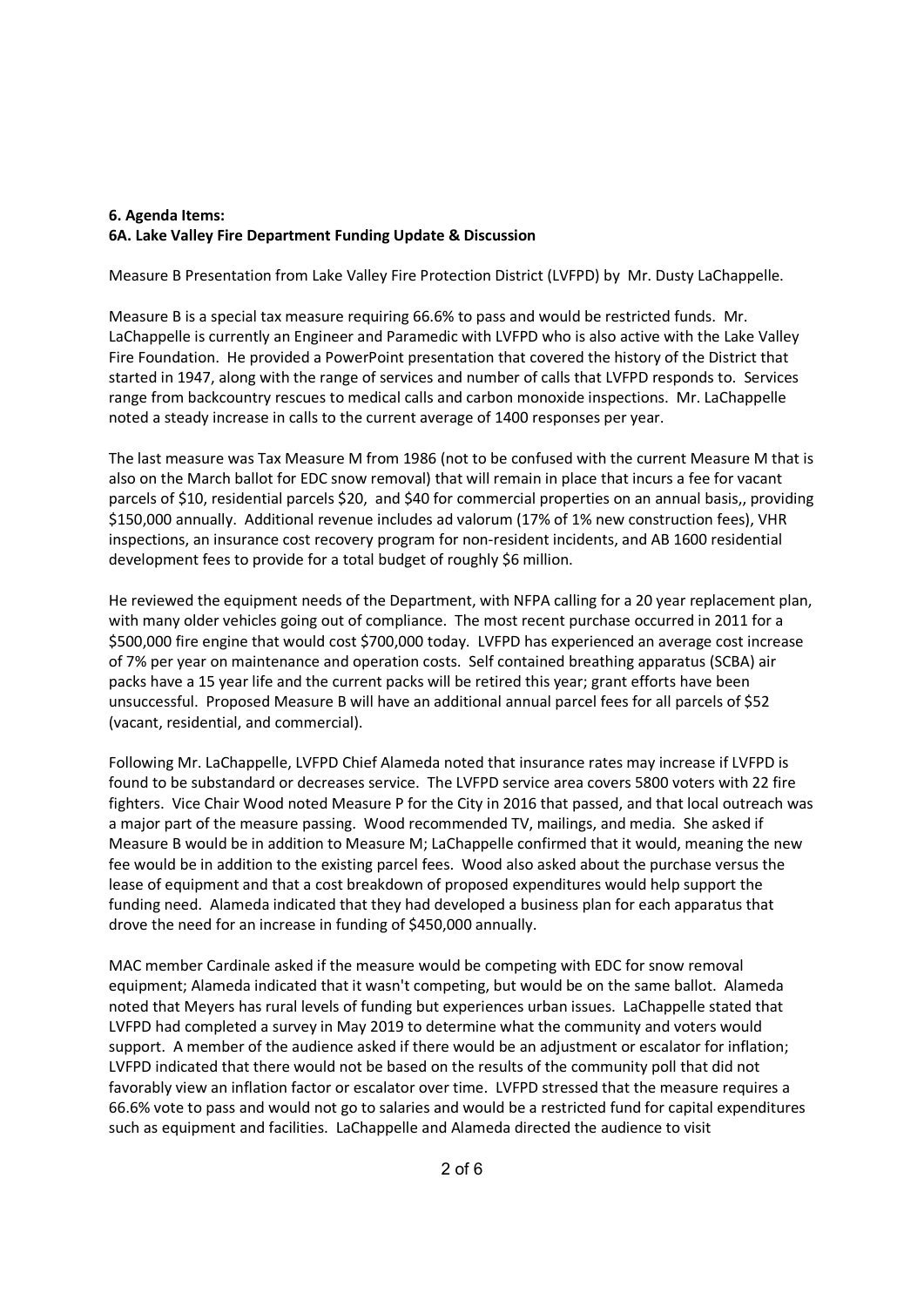www.lakevalleyfire.org or the LVFPD Facebook page for more information. The LVFPD webpage [includes an equipment re](http://www.lakevalleyfire.org/)placement plan that supports the \$52 per parcel fee; the website also details specific equipment items, such as LVFPD leasing 33 SCBAs for 15 years that include the latest safety features, such as infrared cameras and a rescue pack for rapid deployment with a recurring fee of \$50,000 per year. Alameda indicated that LVFPD had pursued grant funding, including FEMA funding, but had not been successful. In response to a question, Alameda clarified that the ambulance service that LVFPD is a part of helps to provide funding to cover the cost of six firefighting positions. Alameda also noted that a special oversight group would review Measure B expenditures on an annual basis.

Vice Chair Wood offered to write a letter of support, with Ross seconding - the MAC was unanimous in supporting the effort.

#### **6B. El Dorado County Measure M Update & Discussion**

Mr. Brian Mullens, Deputy Director of Maintenance with EDC DOT provided an update on the Measure M funding measure. Mullens noted many of the same funding issues that LVFPD struggles with regarding increasing costs that exceed revenue and that EDC BOS has approved Measure M to go on the ballot at the same time as the LVF measure. He elaborated that Meyers is known as Service Area 3 for snow removal and road maintenance, with parcels in the area paying a \$20 annual parcel fee that generates \$134,000 a year for snow removal services. The existing fee of \$20 was set in 1983, from which time snow removal equipment costs have gone up over 400%. Mr. Mullens noted that EDC previously cycled graders on a seven year lease cycle, but was unable to renew the lease and purchased the used equipment at the end of the last cycle. EDC has recently purchased a loader mounted blower from funding reserves and two new advanced Epoke sander units with TRPA funding. Mullens noted the age of equipment and the cost to replace (\$9M); due to the age of the snow removal equipment, CARB deems the majority of the equipment as gross polluters, but are allowed to operate under an exemption for emergency operations. Based on needed funding, EDC determined that a total parcel fee of \$80 per year is needed to update and operate equipment.

Mullens provided additional information that in 2018, 50% of equipment was down over the course of the season and \$500,000 was spent on parts. EDC had to use funds that are normally used for road maintenance to purchase parts, which impacted their ability to maintain roads.

If passed, Mullens stressed that the funds would go 100% to equipment and would not go to salaries. An oversight committee would be established to review expenditures. Mr. Kenny Curtzwiler of Meyers sought clarification of whether the funds would be approved before or after equipment was purchased.

As an example, the Tahoma area of EDC recently increased parcel fees from \$20 to \$50 per parcel on an annual basis; the demands in Meyers are greater. The parcel fee is the same for all developed parcels and would stay in the area. A member of the audience sought clarification that service would continue to decline due to equipment issues, which was confirmed; Mullens noted that the average blower age is 40 years, with the oldest at 50. A member of the audience from Angora Ridge noted being caught in the snow during the 2017 storms with concern that if there was a house fire, there would be no response; he also noted that a neighbor had their fire insurance canceled. Mullens noted that in 2005 the County had failed to receive additional funding for snow removal, potentially due to a cost escalator being included as part of the funding measure.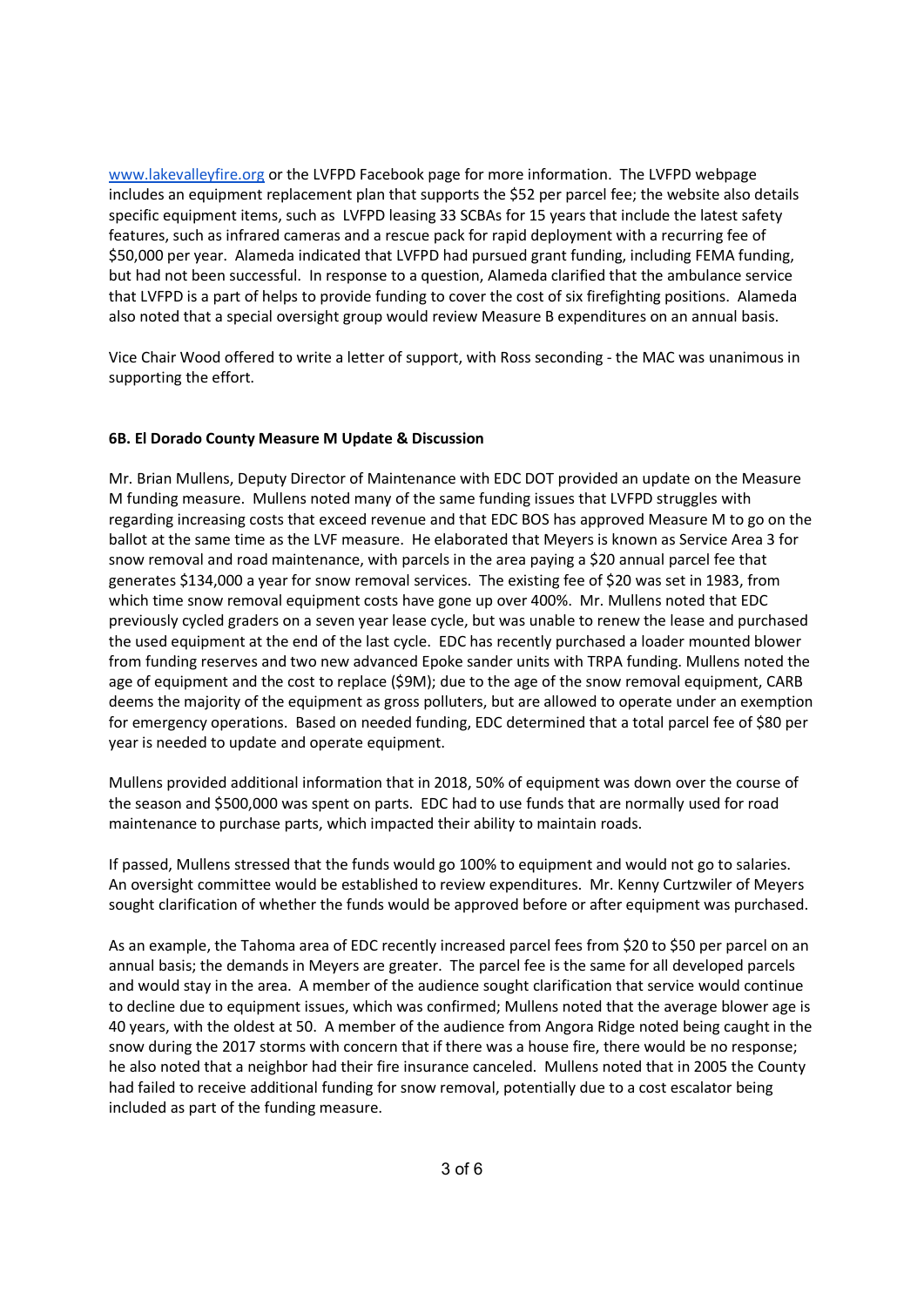Vice Chair Wood and Chair Ross requested clarification of the parcels that were included. The parcels represent the entire South Shore in El Dorado County from approximately Echo Summit east, excluding Tahoma and the City of South Lake Tahoe. EDC BOS declined to provide funding for educational outreach materials for the measure due to opposition by the Taxpayers Association of El Dorado County. Mullens indicated that the measure had polled in the 60% range, with slightly higher support when voters understood that the measure required 66.6% approval and would have restricted funding with oversight.

Chair Ross proposed writing a letter of support with Cardinale seconded the motion, with the MAC supporting it.

# **6C. Discussion on Support to Request County Transient Occupancy Tax (TOT) for Meyers**

Chair Ross asked for Ferry to provide an update on TOT in Meyers. Ferry indicated that TOT money is designated and discretionary funding to promote tourism and visitor activities. Typical expenditures for TOT funds included the Chamber of Commerce, films, advertising or marketing.

The BOS recently made a change to the general plan language to allow TOT funding to offset tourism impacts. The definition of tourism impacts is not clearly defined. Mullens noted that the recent traffic impact studies for Meyers traffic, such as the turn restrictions and closures were funded.

Chair Ross asked about the TOT revenue split between Tahoe and the balance of the County. Ferry indicated that the Tahoe share of revenue had increased substantially as a result of the rise in vacation home rentals (VHRs) that now total close to 800 VHRs.

Vice Chair Wood asked what was needed to secure TOT to address several of the items that are of concern for the MAC, such as signage for Meyers, public nuisance issues such as bathrooms, and the visitor center that is currently closed. Wood requested to know what the cost split was for the TOT. Chair Ross motioned to write a letter to the BOS to review the use of TOT funds for use in the Meyers community during the upcoming budget cycle. Wood sought to push for an amount proportional to the amount generated.

Vice Chair Wood motioned to make a request, Cardinale seconded, and it passed unanimously.

## **6D. Discussion of County's Cannabis Ordinance**

Mr. Ferry noted the approval of the Cannabis Ordinance and the unintentional omission of unique landuse designations in the Meyers Area Plan being omitted.

There will be two hearings, regarding the potential addition of the Meyers Towncenter and Industrial area in Christmas Valley. Ferry is seeking a dedicated storefront license in Meyers due to the original seven retail applications being granted out of the Tahoe basin.

MAC member Faire asked about setbacks. Ferry indicated that the ordinance would currently prohibit the use in the majority of Meyers, but that exceptions could be granted. Ferry would also seek to reduce setbacks. Mr. Curtzwiler indicated that the original yoga studio could have been a medical shop, but that the BOS voted down the permit 3-2. There was no further discussion and the item was closed.